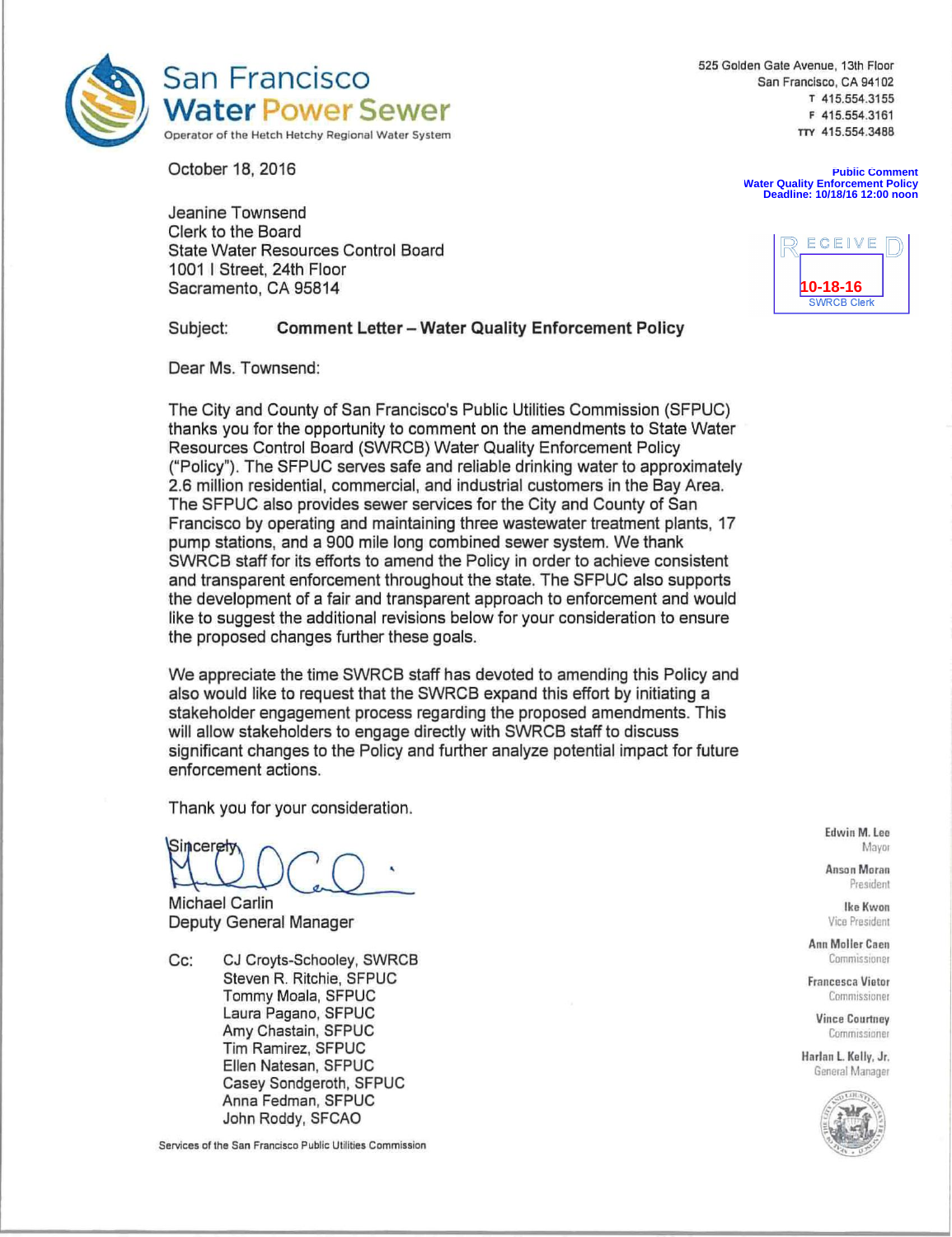# **A. General Comments**

The section below consists of the SFPUC's broad comments and concerns regarding provisions of the proposed changes to the Policy. Subsequent sections contain detailed recommendations for specific sections of the Policy; all page references are to the comparison version of the Policy as provided by the SWRCB:

1. The Initial Statement of Reasons states that proposed changes to the enforcement process are intended to provide more consistent application throughout the state. The Initial Statement of Reasons also states that an economic impact assessment concluded that the amendments would not result in "change to the civil administrative penalties ultimately reached utilizing the amended policy." The SFPUC supports the SWRCB's efforts to improve consistency and avoid economic impact. However, some of the proposed modifications would increase discretion of Regional Water Boards and increase potential penalties. For example, for a high volume discharge violation, a maximum penalty of \$2.00 per gallon has been replaced with an allowable range from \$2.00 to \$10.00; the Degree of Culpability minimum multiplier was increased from 0.5 to 1.0; and the minimum multiplier for the History of Violations conduct factor is 1.0 with no apparent maximum. Justifications were not provided for these increases.

Recommendations: The SFPUC requests that the SWRCB reexamine the proposed changes to ensure more consistent application of civil liabilities throughout the state. For changes that could result in an increase in penalties, please provide the rationale for the increase and example liability calculations to help dischargers better understand how penalties will be calculated.

2. The proposed amendments would diminish the incentive for good behavior because there is little discernment in how the Policy will be applied to egregious violators as opposed to municipalities which operate their systems in accordance with industry wide practices.

Recommendations: Throughout the proposed Policy the SFPUC requests that the SWRCB add qualifiers as to the nature of the violation (e.g., gross negligence vs. accidental omission). For example, accidental violations should be better qualified in the definitions of "Potential for Harm" and "Deviation from Requirement" in Step 3 (Page 21). Also, the SFPUC requests that this Policy not increase the minimum multiplier for Degree of Culpability Conduct factor to account for unintentional and unavoidable discharges and to continue to encourage good behavior.

3. The existing policy appears to have been drafted with a predominant focus on POTW related discharges and this approach does not adequately address the issues specific to other types of discharges, such as potable water, for which the Policy is also being used to guide enforcement action.

Recommendations: The SFPUC requests that SWRCB reexamine the proposed changes to address potable drinking water discharges in a manner consistent with treatment of recycled water discharges.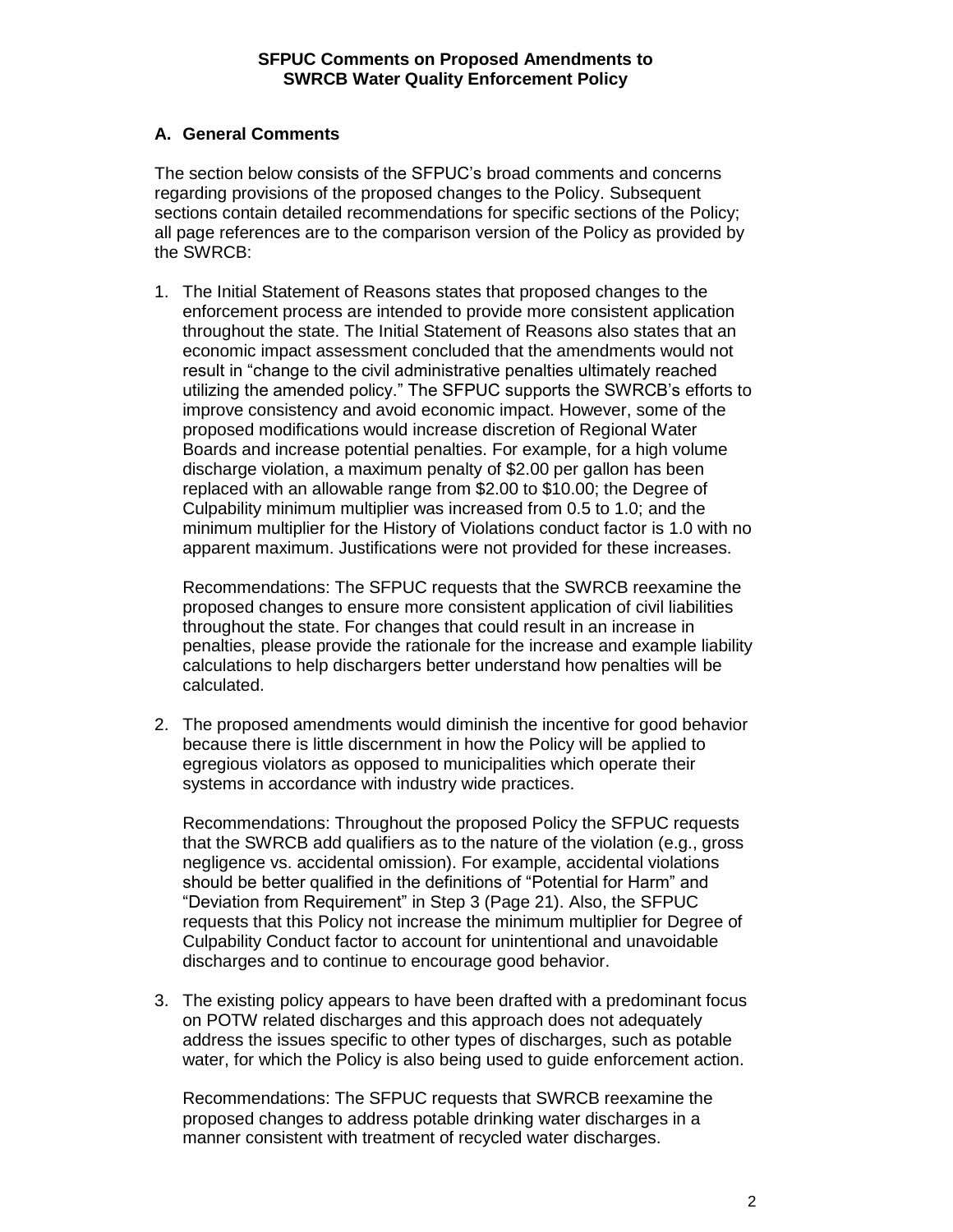### **B. Detailed Recommendations**

## **Ranking Violations** (page 6).

1. The Initial Statement of Reasons states that the proposed amendments were developed to help ensure more clarity and transparency. However, the consequences of the proposed change from Class I/II/III to Class I/II is not clear. An explanation of the financial implications for future enforcement actions should be provided. The Initial Statement of Reason states that Class II and III violations are often conflated with each other. However, the rationale for eliminating Class III violations, rather than more clearly delineating these classifications, was not provided.

Recommendations: The SFPUC recommends providing a clear definition of Class II violations, an analysis of how this new classification structure would affect penalties, and the rationale for using two categories instead of three.

2. Under the proposed changes, acute toxicity effluent limit violations would be considered a Class I violation. However, inclusion in this classification is not appropriate because false positives for acute toxicity tests are common. Additionally, positive toxicity test results are usually ephemeral, appear sporadically, and are caused by factors difficult to identify and often beyond the discharger's control. Also, oftentimes these violations do not pose any immediate or substantial threat to water quality; a toxic result in the laboratory does not necessarily translate into toxic impacts in the receiving water. As an example, polymers used for settling suspended solids may be toxic to fish in a purified effluent, but are unlikely to be toxic in a natural water body because the polymers quickly bind to suspended solids in the receiving water, becoming non-toxic.

Recommendation: The SFPUC requests that discharges violating acute toxicity effluent limitations be removed as a Class I violation.

3. Under the proposed changes, discharges causing or contributing to exceedance of the primary maximum contaminate levels (MCLs) with a MUN beneficial use would be considered a Class I violation. However, MCLs are drinking water standards, and exceedance of the TTHM MCL will not necessarily contribute to an adverse impact on the beneficial uses of receiving waters.

Recommendation: The SFPUC requests that discharges exceeding primary MCLs be considered a Class II violation and only when the pollutant being addressed presents a risk after treatment at a drinking water treatment facility (i.e., is capable of passing through the treatment facility at levels of public health concern).

4. Currently fish kills are considered Class I violations under the proposed Policy. However, the meaning of "demonstrable detrimental impacts" is not clear. For instance, it is unclear if a single dead fish will be treated the same as numerous dead fish under this classification. Also the Policy does not address classification of exotic non-native species as opposed to a native species of special concern.

Recommendation: The SFPUC requests that if fish kills are considered a Class I violation, this provision account for the specifics (number of fish, species etc.) of the incident.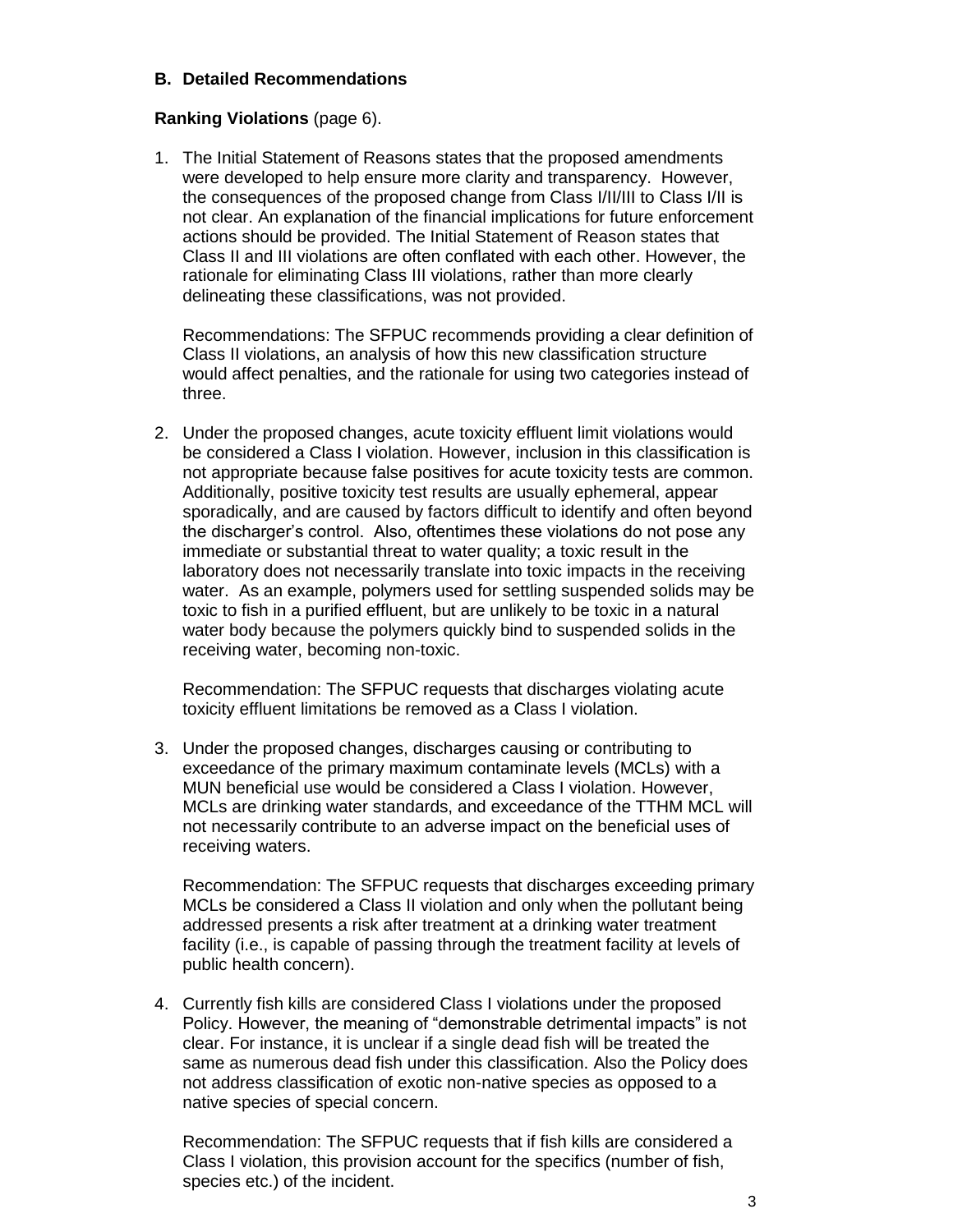- 5. The proposed Policy considers an exceedance of a turbidity threshold of 100 NTU a Class I violation. However, under the Statewide Treated Drinking Water Permit Order 2014-0194-DWQ receiving water limitations are based on water quality objectives contained in Regional Water Quality Control Boards' Basin Plans and permitted discharges could exceed this 100 NTU threshold. The Statewide Treated Drinking Water Permit contains turbidity action levels, or limits applicable to specified discharges:
	- Groundwater Supply Well Operations must comply with a turbidity action level of 100 NTU. "An exceedance of the turbidity numeric action level of 100 NTU is not a violation of this Order, but any exceedance does require that the Discharger take action..."
	- Ocean discharges must comply with the effluent limitation of 225 NTU

The proposed policy appears to classify any discharge with more than 100 NTU as a Class I violation which is inconsistent with the Statewide Treated Drinking Water Permit.

Recommendation: The SFPUC requests that the turbidity threshold of 100 NTU be removed, or revised to defer to the specific turbidity limits in the applicable NPDES permit.

# **Susceptibility to Cleanup or Abatement** (page 16, Step 1, Factor 3).

6. The existing Policy and proposed changes currently assign a multiplier of 1 if less than 50% of the discharge is susceptible to cleanup and abatement. However, this condition punishes agencies for their location; many agencies operate facilities located near surface water bodies where cleanup is frequently impossible. For instance, if a discharge enters San Francisco Bay due to its vicinity to local facilities, mixing would occur immediately and prevent any type of cleanup. In addition, this policy unfairly penalizes dischargers whose spills are not susceptible to cleanup due to rapid dissipation (which have a lower impact on water quality than other discharges). For example, an oil spill would receive more favorable treatment than a sewage spill under this factor.

Recommendation: The SFPUC requests decreasing the score from 1.0 to 0.5 for the condition when less than 50% of a discharge is not susceptible to cleanup or abatement.

7. Compliance with the Statewide Treated Drinking Water Permit Order 2014- 0194-DWQ relies on natural attenuation of chlorine residual; it is included as a suggested BMP. However, the proposed Policy states natural attenuation is not considered cleanup or abatement.

Recommendation: The SFPUC requests that this inconsistency be removed from the Policy. Penalties should be less for discharge violations of contaminants that naturally attenuate (or have been abated) versus contaminants that cannot be removed from the environment once discharged.

#### **Per Gallon and Per Day Factors** (page 18-19, Table 1-2).

8. The Initial Statement of Reasons does not provide adequate rationale for the proposed changes in the Per Gallon Factors in Table 1 and Per Day Factors in Table 2. With the single exception of factors with a Potential for Harm score of 8, all factors were increased.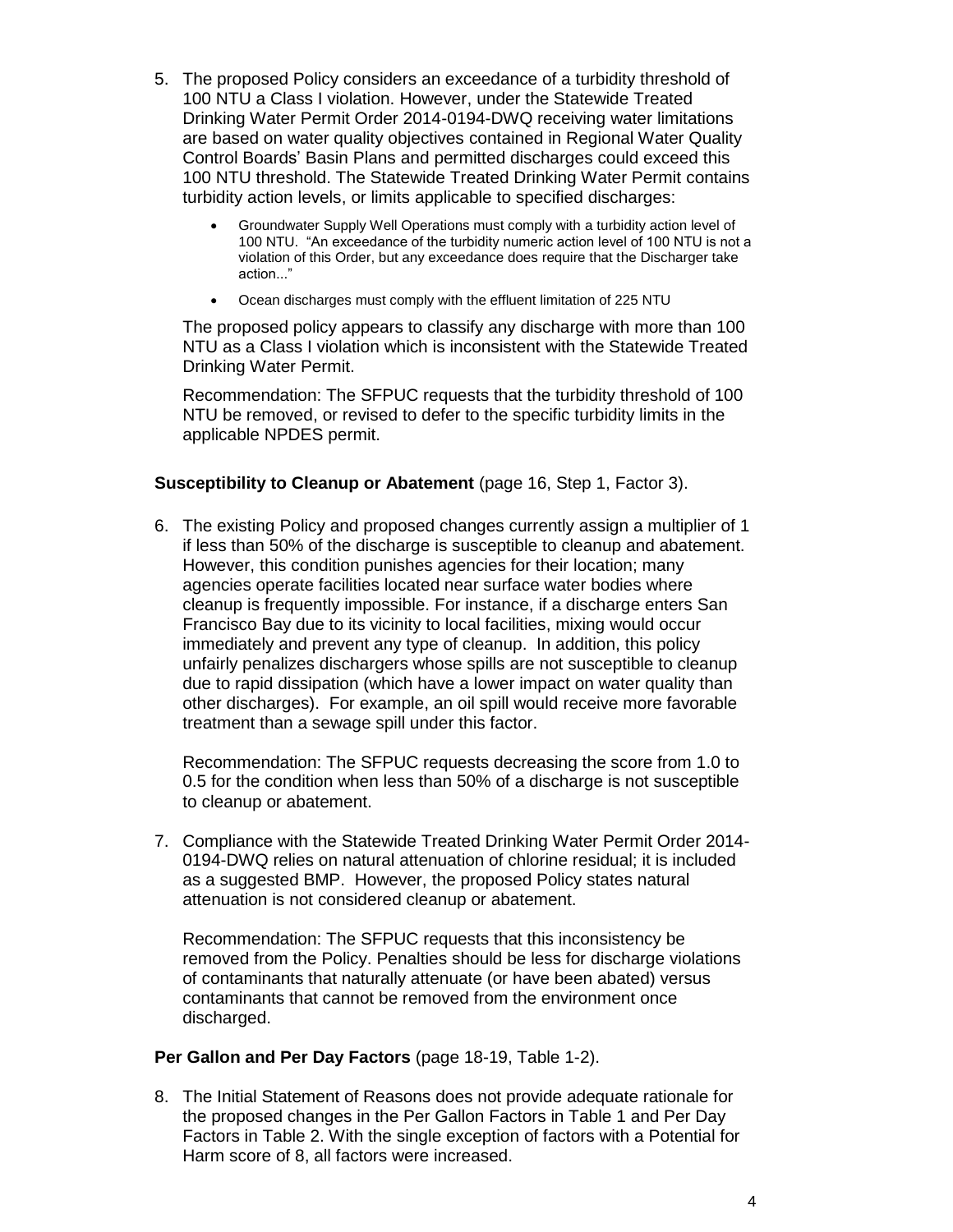Recommendations: The SFPUC recommends providing the basis for the proposed numeric changes in Tables 1 & 2, as these changes will cause significant increases in penalties for discharge violations.

## **High Volume Discharges** (page 19).

9. The Initial Statement of Reasons does not provide adequate rationale for the volume thresholds proposed in this section, nor for the per gallon amount range of \$2 to \$10. The \$2 per gallon charge used to be the ceiling for large discharges and now it is the minimum, allowing for a substantial increase in fines for discharges that fall under this category.

The proposed wide range in per gallon fines also grants significant discretion to the Regional Water Boards. The majority of the proposed changes in this Policy appear to have been adjusted to maximize objectivity, whereas this new proposed discretion could potentially increase the fine by up to five times for a violation. This discretion could effectively eliminate the thoughtful objectivity in the other computed factors. It also creates a scenario where Regional Water Boards can use their discretion to propose a high penalty as part of a negotiating strategy rather than issuing a fair assessment of the impact at the outset.

Recommendation: The SFPUC recommends eliminating the per gallon amount range and instead maintain the standard of a maximum penalty of \$2.00/gallon to fairly and consistently assess large volume discharges.

10. Under the proposed changes, discharges of recycled water treated for reuse are allowed a maximum of \$1 per gallon. This Policy does not mention potable water discharges which like recycled water, generally do not pose a substantial threat to water quality. In many cases, the predominant pollutant of concern, chlorine residual, in recycled water is the same as potable water.

Recommendation: The SFPUC requests consistent treatment and adding a provision for potable water with a cap of \$1 per gallon.

#### **Conduct Factors** (page 23).

11. The Degree of Culpability range was modified from 0.5-1.5 to 1.0-1.5. This proposed range does not account for unavoidable, non-negligent, or unintentional violations. Increasing the minimum multiplier removes any "credit" for discharges that are completely accidental. If a neutral assessment is given there is no incentive for dischargers to become more proactive or continue to expand protective programs for when unexpected and unintentional incidents occur.

Recommendation: The SFPUC requests that this Policy incentivize good behavior by including a multiplier less than 1.0 (neutral).

- 12. The proposed changes to the History of Violations could be problematic for several reasons:
	- The minimum multiplier is proposed as 1.0, removing the possibility of "credit" for a discharger with a good compliance history.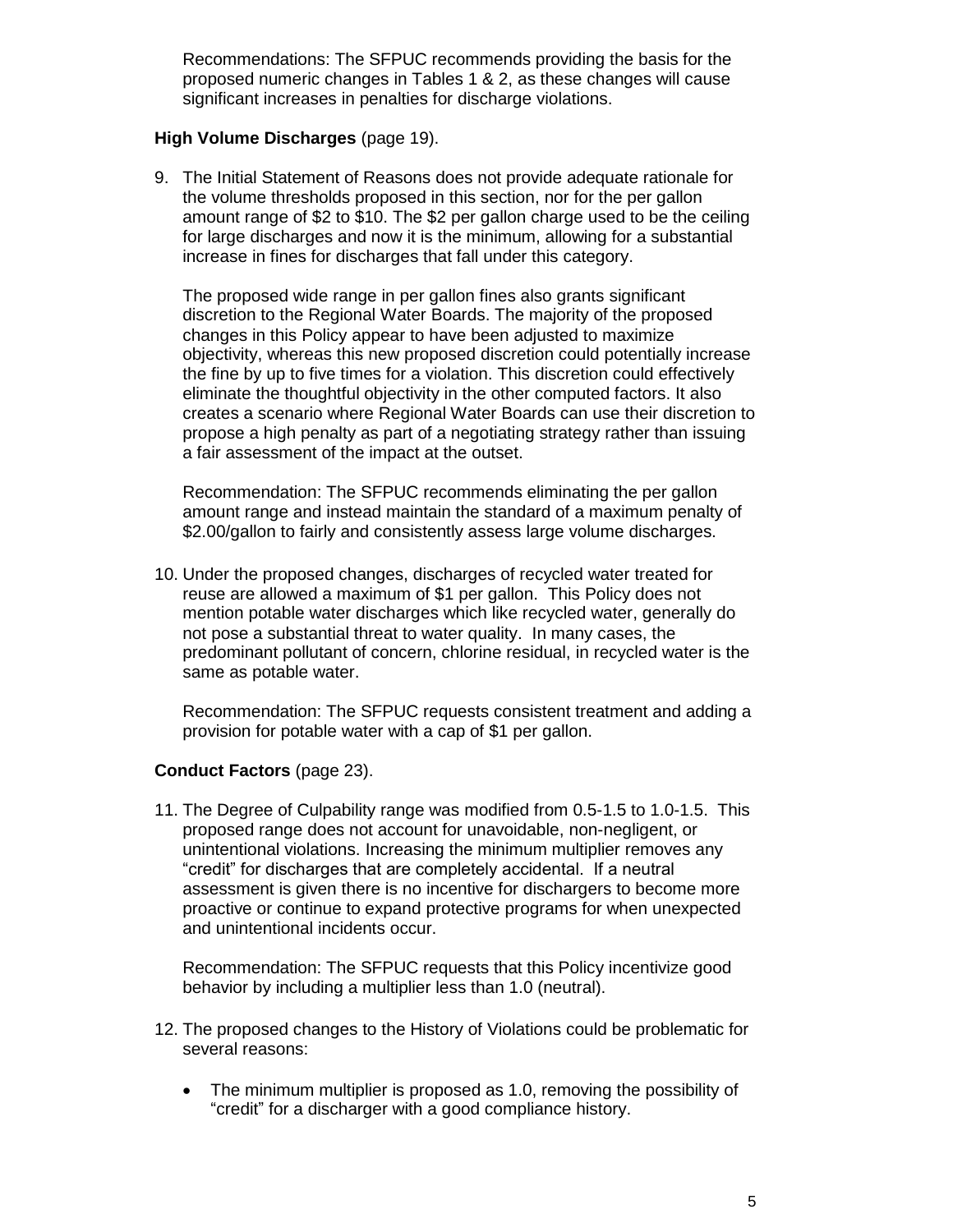Recommendation: The SFPUC requests that this Policy incentivize good behavior by including a minimum multiplier of 0.75 to recognize dischargers with positive compliance history.

 Use of the history of past violations in penalty calculations will result in public agencies with large systems being identified as relative bad actors even though their noncompliance incidents normalized to agency size may be the same or even better than the industry average.

Recommendation: The SFPUC requests that this penalty factor be adjusted to account for the size of the discharger (e.g., miles of pipeline).

• The language of the Policy has changed from "history of repeat" violations," to "any history of prior violations." Thus, if there was ever one violation, however minor, the discharger will have a minimum of a 1.1 multiplier. Additionally the Regional Water Boards should also not have the discretion to hold old violations against dischargers indefinitely.

Recommendation: The SFPUC requests that the language "history of repeat violations" remain. It is also recommended that there should be a prescribed timeframe (e.g., five years) that the Regional Water Boards can consider when determining this multiplier.

• The Policy does not define what "numerous dissimilar violations" means and how that will be quantified or applied.

Recommendation: The SFPUC requests that this term be further clarified.

 The proposed range for History of Violations does not have a ceiling. With the proposed Policy, the Regional Water Boards would have the discretion to consider adopting a multiplier above 1.1 with no set maximum. Moreover, the proposed Policy encourages the Regional Water Boards to "consider adopting a multiplier above 1.1", which could result in much higher multipliers and inconsistent factors throughout the state.

Recommendation: The SFPUC requests that an upper limit of 1.5 be specified in the Policy and guidance be provided for determining when to use this maximum multiplier.

### **Enhanced Compliance Actions (ECAs)** (page 39).

13. The current Policy allows ECAs, which are projects that enable a discharger to make capital or operational improvements beyond those required by law, and are separate from projects designed to merely bring a discharger into compliance. The Regional Water Boards may suspend a portion of the monetary liability for ECA completion. Under the proposed changes, up to 50 percent of the liability may be used to contribute to Supplemental Environmental Projects (SEPs) and ECAs. Furthermore, under the proposed changes, the 50 percent limit may be waived for economically disadvantaged communities.

Recommendation: The SFPUC requests that this waiver also be applied to ECAs for improvements near environmentally sensitive areas. The SFPUC